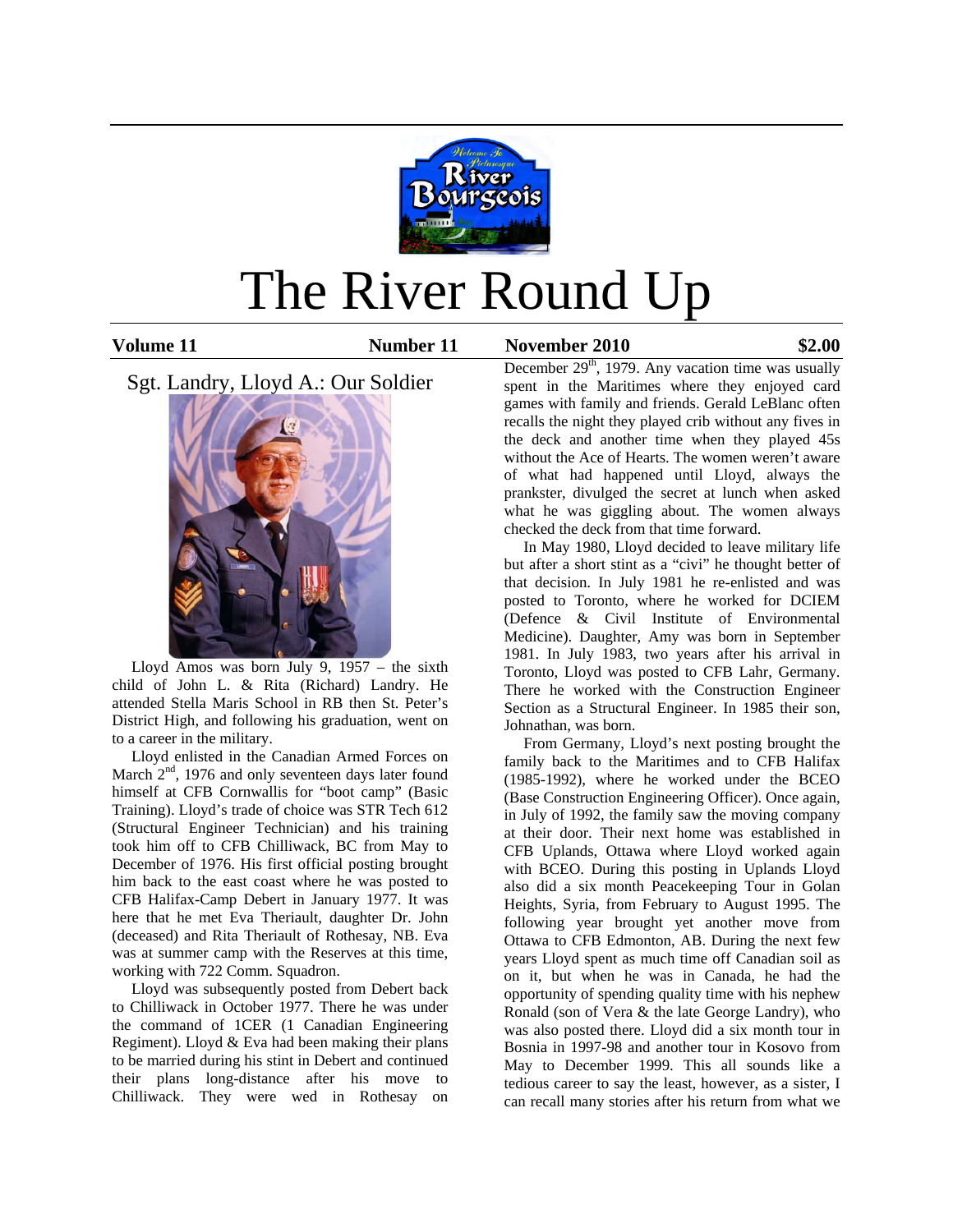thought must have been horrible peacekeeping duties. With his usual sly smirk and giggle, he advised us that it wasn't all work and no play. Lloyd did get stretches of leave while overseas where he enjoyed basking in the sunshine on Mediterranean beaches adorned with beautiful topless mermaids and sucking back pina coladas.

 The family was relieved and excited when, in August 2000, Lloyd finally returned east to CFB Halifax for his last career posting. Lloyd had fallen ill upon his return from Kosovo and was diagnosed with Aplastic Anaemia. During his career as structural engineer he had been exposed to asbestos, mould and numerous other agents that affected and also spurred a second medical condition called Interstitial Pulmonary Fibrosis. Had he been strong enough to withstand a bone marrow transplant, his sister Jeanette had been found to be a match for the procedure. Sadly, due to the deterioration of his health caused by the fibrosis, Lloyd passed away before the transplant could be done. Ironically, Lloyd died on what would have been his official retirement date, July 22, 2003, mere hours before signing his papers. He was forty-six years old.

 Lloyd had a love and talent of working with wood, spending many hours crafting intricate decorations, which he generously gifted to family members. We all have cherished reminders of his talents displayed in our homes. He even crafted a Grandfather clock from a pattern he saw in a magazine while still in high school, and to this day this very clock still chimes in his sister's/late mother's living room. *Therese Pottie & Lucille Martell*

The War of Charles Herman MacNeil



 Charles Herman was born, in the home now occupied by Anita Boucher, on Oct. 16 1892, the eighth child of Malcolm J.T. & Martha (Bissett) MacNeil. Herman, as he was called, was one of three brothers who would attest (sign-up) for WWI.

 Following graduation from St. F X and enrolment as a law student at Manitoba University, Herman

found time to be active in the Militia Unit  $90<sup>th</sup>$ Winnipeg Rifles. Records indicate that illness would cause Herman to re-qualify on April 17, 1916 into the 221<sup>st</sup> Winnipeg Overseas Battalion. The following details are taken from Herman's letters home. They reflect the story of a young man whose life was cut short while in the service of Canada and his desire to continue to keep his family and friends front and center at this time.

 Less than a month after attesting, Herman received his commission as Lieutenant, jokingly referring to the cost he would incur for the purchase of his new uniform. As a student of law, the military wasted little time in promoting Herman to Acting Company Commander "B" Company. In letters, he mentioned how this was great practice for him as he was in charge of 250 men. The Orderly Room (Court) part of his duties would allow him to practice his skills as they related to military law. During this period he took courses for the rank of Captain and informed his family of the young men at Camp Hughes who had been at St F.X during his time there. Word soon came that battalions were heading for the front. Knowing four battalions has left earlier and were stopping in Halifax, Herman immediately asked his friends to contact his family and pass on camp news. Many were also friends of his brother Frank.

 On April 9, 1917, Herman's time to depart finally came. Sadly this would be the last time he would meet with family back home. After his arrival in England, Herman wrote again of meeting more St. F.X boys including Billy (William), George Boyd and Walter Martell from L'Ardoise. He also noted the time it would take to answer all the mail from home that had been piling up since he left Canada. Following a few short weeks at Shorncliffe, Herman wrote of how he found the English countryside like a giant garden with hayfields and potato fields in bloom. He noted that he was getting used to being there, all the while knowing that he was going to see his brother Frank any day. His hopes of getting in the Air Service were growing stronger with each passing day along with the excitement of nearly getting up in one of those machines. Signs of war were throughout England, with the Huns (*a derogatory term used in WWI*) applying straffing tactics, (*a term is usually applied to attacks with aircraft-mounted automatic weapons but may be applied to attacks with bombs*) that routinely interrupted normal living activities. On calm evenings the sounds of war could be heard coming from France and Herman's thoughts were somewhat mixed as to what could be done to end the war. In his letters he also wrote of his concern for the care of his precious sailboat back home, showing that he often thought about his hometown.

 In a letter written around this time, Herman informed his family that a change of address was in order, as he has passed his test for the Air Service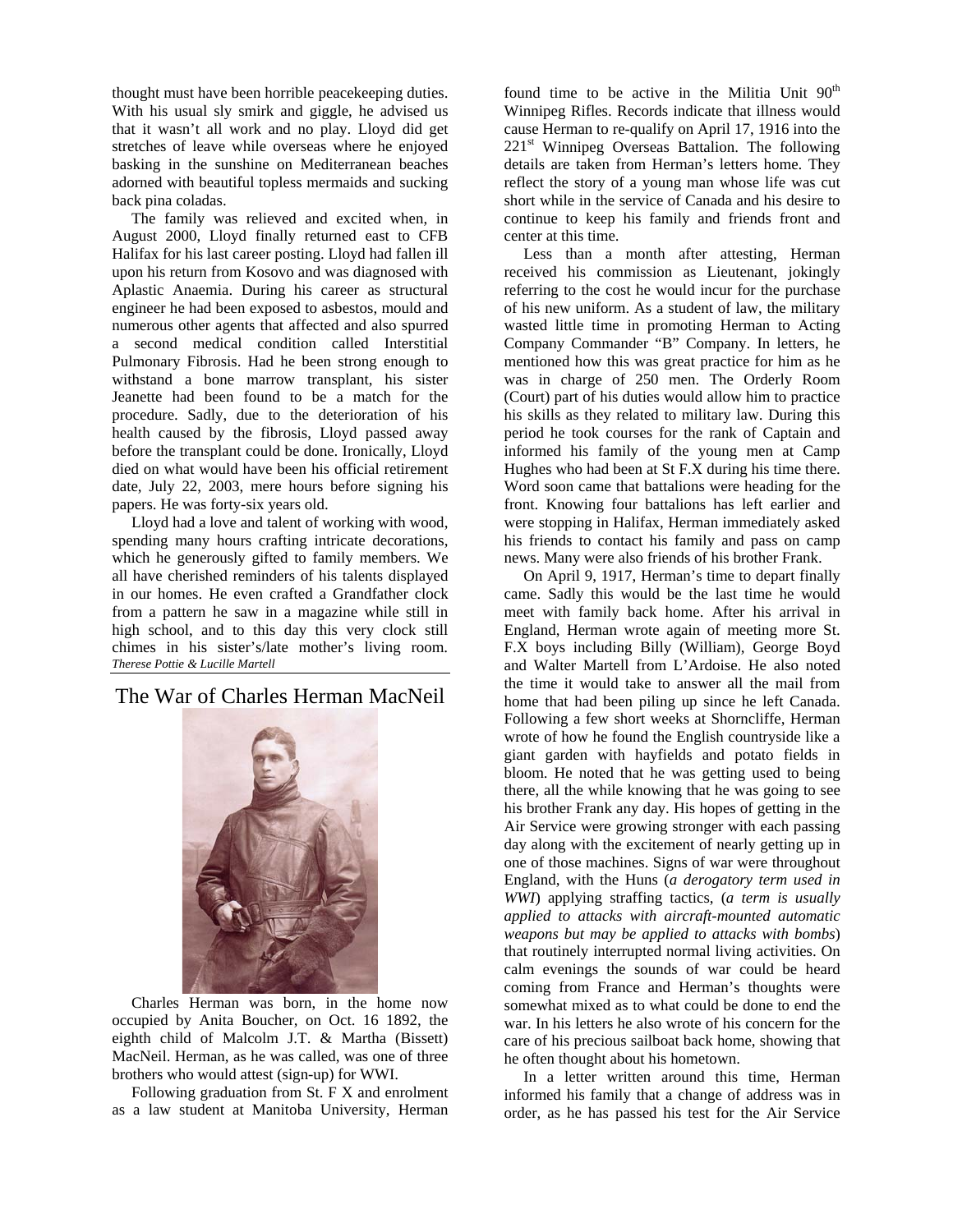and that he would be attending the RFC (Royal Flying Corp) School of Aeronautics at Reading. Although Herman found it interesting he also wrote of the amount of time spent in learning about machines (airplanes), engines, artillery, telegraphy, navigation and so on. "So much to learn in a short time," he would write, "and I am trying to get my wings by November." Herman realized how this move was causing his mother more worry and related flying and driving to her as being equally as safe (except for war) and that he felt the Air Service was a better move than the infantry. "Thank the Lord - I hope I will never see the trenches but pass over them."

 During his time overseas, Herman never forgot home. He wrote of rowing and sailing on the Thames, which reminded him of life at the river. Arriving from London, he had more letters waiting for him than he had time to answer and so informed his mother that this letter would need to cover for all family mail. He also told her that "I am a fullfledged aviator and pilot with certification and photo" as well as his inclusion in the Royal Aero Club of the UK. The entitlements of his efforts were of great pride to Herman as it admitted him to affiliated flying clubs throughout the world, including Germany (except in wartime). "The view from the air is something magnificent and flying is the greatest game of all" wrote Herman. With his confidence growing he compared the scientific art of flying to his love of sailing. Herman had excelled to this point and there was clearly some thought that he would be kept on as an instructor following recommendations to the War Office. He was flying the fastest machines in the British Air Service. After becoming a flying officer, he was sent off to Scotland to obtain his aerial gunners course. On September  $17<sup>th</sup>$  Herman wrote, "My Dear Mother, I experienced the most exciting and eventful day in my flying career. I qualified for my Aero Club Flying Ticket and am now classed as an aviator. My danger of learning is over now that I have done my first solo". Soloing as many as five times a day, Herman's belief in his abilities fortunately enabled him to complete feats that he had not been trained for. He was grateful that he was doing so well and he was aware that his instructors were impressed with his reactions in crisis situations. Oct. $2<sup>nd</sup>$ , having been assigned to the 94<sup>th</sup> Tactical squadron, he wrote, ". . . after my course in Turnbury Scotland, I should be ready to leave for France by the middle of November." Herman had nearly fifty flights alone and had pulled off every stunt possible. *Note: these aerial manoeuvres are said to be the forerunner of what is known today as dog fighting*. In his October 26<sup>th</sup> last letter home, he wrote, "coming back from graduation leave in London, I went down to Bramshott to see Billy and George and lots of St. F.X boys. George is recovering well from his wounds and Billy is going into the artillery. They had lots of news for me, and I think they felt lonely when I left".

 Having received his wings a few days earlier, on the eve of proceeding to France, while flying a new machine, Herman was killed on October 27, 1917 at the age of 25. Following his funeral with full military honours, he was buried in Thetford Catholic Cemetery, Norfork, England. Of the great number of condolences received by the family following Herman's untimely death, I would like to quote one: "I join with my grateful family in sending you this memorial of a brave life given for others in the Great War" *- King George V.*

*Sources: VAC, Herman's letters home compliments of Mrs. Pat Murphy, Many thanks to the family for keeping Herman's memory alive.* 

# Happy  $50<sup>th</sup>$  Anniversary



Congratulations to Joan & Michael Owens on their fiftieth wedding anniversary on October  $2<sup>nd</sup>$ . Joan & Michael have five children: Tim, Richard, Bernadette, Pamela & Wendy. They also have ten grandchildren: Holly, Leah, Jeremy, Taylor, Deanna, Haley, Grant, Dylan, Cailly & Jordon (deceased in 1999). Joan & Michael celebrated in July when all of their family was home.

CWL Ladies



*Front Row:* Rita Landry, Leda Konning, Jane Landry, Hilda Burke, Mary Cosman & Alma Burke. *Back Row:* Gladys Touesnard, Gelene Doary, Evelyn Burke, Marie Boyd, Cil Fougere, Edith May Burke, Charlotte LeBlanc & Tussie Morrison. The above photo is of the CWL ladies who had been working in the kitchen catering for a wedding. Mimi (who had the photo) seems to think it was taken at the